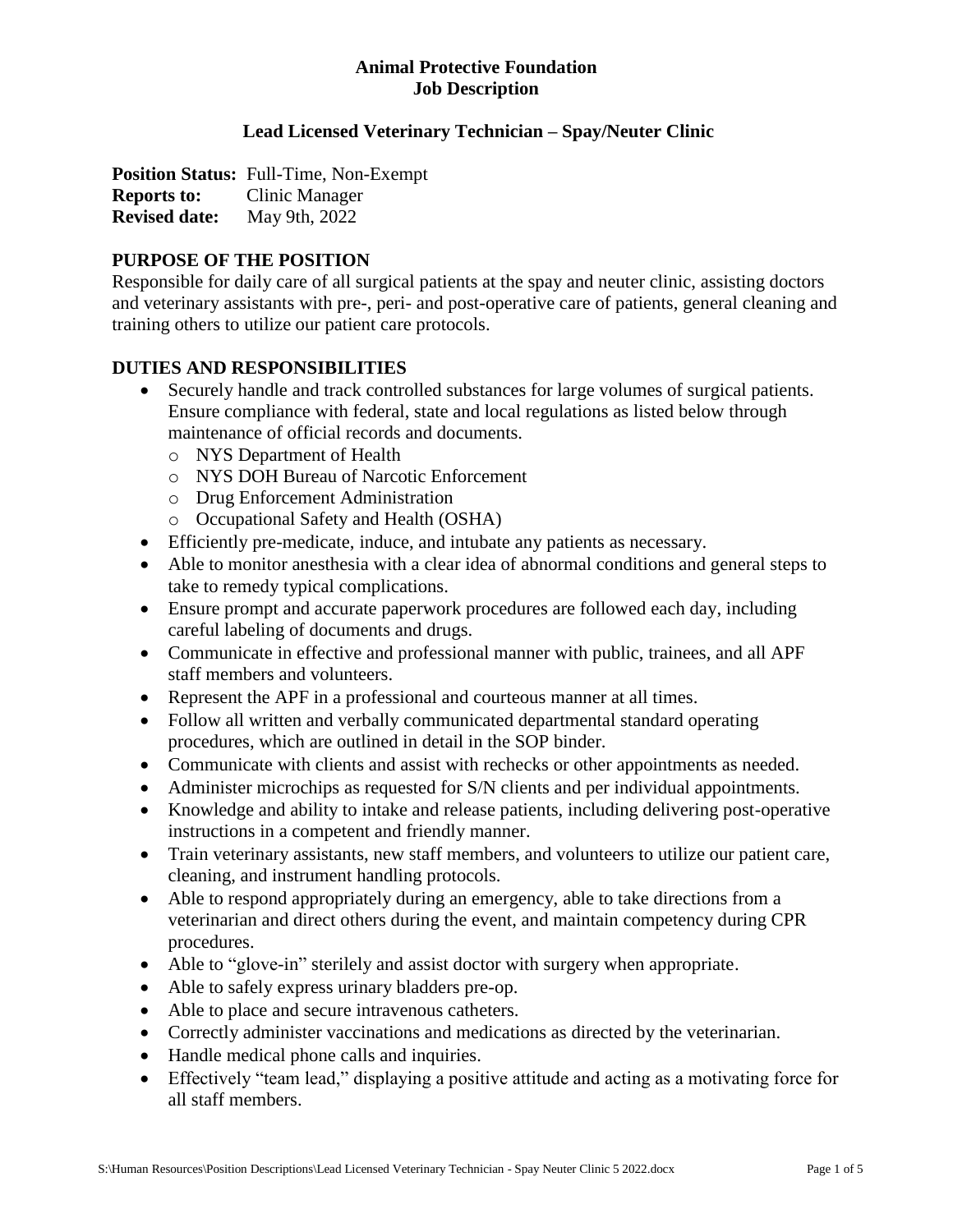# **Lead Licensed Veterinary Technician – Spay/Neuter Clinic**

- Able to efficiently be part of the clinic team and maintain surgical flow.
- Assist the Clinic Manager in the training of volunteers and Veterinary Assistants.
- Able to perform all job functions of a Veterinary Assistant.
- Assemble and sterilize surgical packs and supplies.
- End of day clean up and restocking.
- Communicates in a way that demonstrates and promotes collaboration, cooperation, and problem solving. Uses good interpersonal skills to foster a positive work environment, team work and productivity.
- Provide a workplace free from serious recognized hazards and complies with all organizational, licensure and governmental standards, rules and regulations.
- Assist at APF special events as requested.
- Will be cross-trained for shelter duties and called upon if there is a need.
- Perform other duties as assigned by supervisor.
- Meet with Clinic Manager on a regular basis to update on progress of the surgical clinic flow.

Regularly required to sit, stand, answer telephones and use computers. Specific vision abilities required by this position include close vision and the ability to focus clearly. Carry and lift light objects up to 50 pounds.

### **ANIMAL HANDLING**

- Will be asked to handle (on average) 25 dogs and cats per day
- Must be able to learn characteristics of animal behavior such as identifying aggressive or fearful behavior and act accordingly for pet and human safety, with a goal of reducing fear, anxiety, and stress.
- Must be able to use appropriate safety equipment for fractious or feral animals (will train) such as towels, gloves, nets, and shields– the use of safety equipment is mandatory.
- Must possess excellent reflexes and good common sense.
- Should be able to identify own limitations and be willing to ask for help.
- Must become proficient at animal restraint for various procedures.

# **LEAD RESPONSIBILITIES**

- **Ordering & Inventory** In conjunction with Clinic Manager, maintains all ordering and record keeping of controlled substances, including the biannual inventory. Ensures records of all drug use are current and compliant with state and federal regulations. Reports any errors/ issues immediately to Clinic Manager and Director of Veterinary Medicine. Works with Clinic Manager to maintain the ordering of medical supplies and inventory control for the Clinic.
- **Scheduling -** Creates and maintains Spay and Neuter clinic staff schedule on a biweekly basis.
- **Training -** Assist in creating and delivering a full and extensive training program for veterinary assistants, Licensed Veterinary Technicians and receptionists. Work to help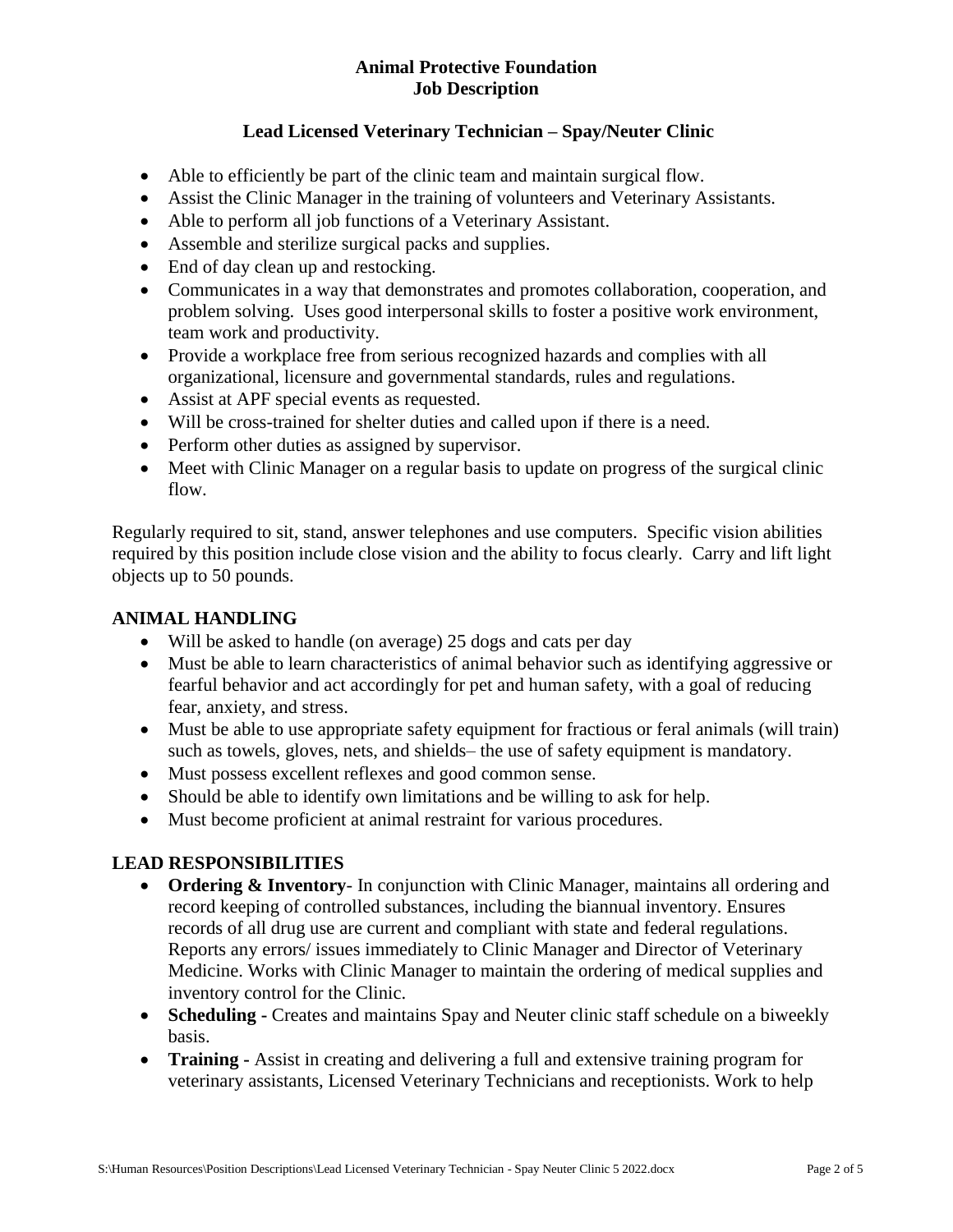# **Lead Licensed Veterinary Technician – Spay/Neuter Clinic**

deliver educational programs to the general public, to other shelters and animal care professionals.

- **Continued Team management –** Maintain "Daily Recap" procedures in order to help build up confidence in team and help to problem solve issues as they arise. Work in conjunction with Clinic Manager and Director of Veterinary Medicine to create new innovative ideas to better help the clinic and monitor the progress of the team. Bring up any personnel concerns to Clinic Manager ASAP so proper procedures can be put in place to address it further.
- **Management of Flow-** Be able to lead the team in day to day surgical flow by assigning/ delegating tasks to appropriate staff members. Continuing to work towards a more efficient surgical flow during the day. Speaking to team members with respect and positivity throughout the day about all tasks. Monitoring that all daily/weekly tasks are being performed to the level at which they should be. Assessing any issues in the day to day surgical flow and working with Clinic Manager to address in appropriate way.
- **Manage Volunteers-** Work to make sure volunteer shifts are filled appropriately by working alongside of the Volunteer Coordinator and Clinic Manager. Continue to train volunteers and help to maintain positive volunteer relationship with APF. Help Clinic Manager to improve training protocols for new volunteers.

# **CONTACT WITH OTHERS**

Has regular contact with clients, municipal representatives, personnel from other rescues and shelters, APF employees, members of the Board of Directors, donors and volunteers from across the organization. Contacts with others will require tactful exchanges, a customer service and support perspective and a professional demeanor.

# **WORKING CONDITIONS**

- Must be able to work under stressful conditions and work efficiently and effectively under those conditions.
- Must be able to respond quickly to a variety of medical situations (with training).
- Must be able to cope with death due to surgical complication or euthanasia.
- Ability to rapidly and accurately process information.
- Ability to delegate tasks.
- Ability to recognize a need for assistance and ask for help.
- Ability to work independently and as part of a team.
- Ability to make decisions.
- Ability to cope with frustrating situations and remain calm.

APF spay and neuter clinic hours are approximately 7:15 am – 5:45 pm, Monday through Thursday. However, flexibility may be required to work extended hours as necessary, including occasional evening/weekend hours for medical emergencies, events, meetings, and training.

#### **PHYSICAL DEMANDS**

• Must be able to work standing or sitting for 10 or more hours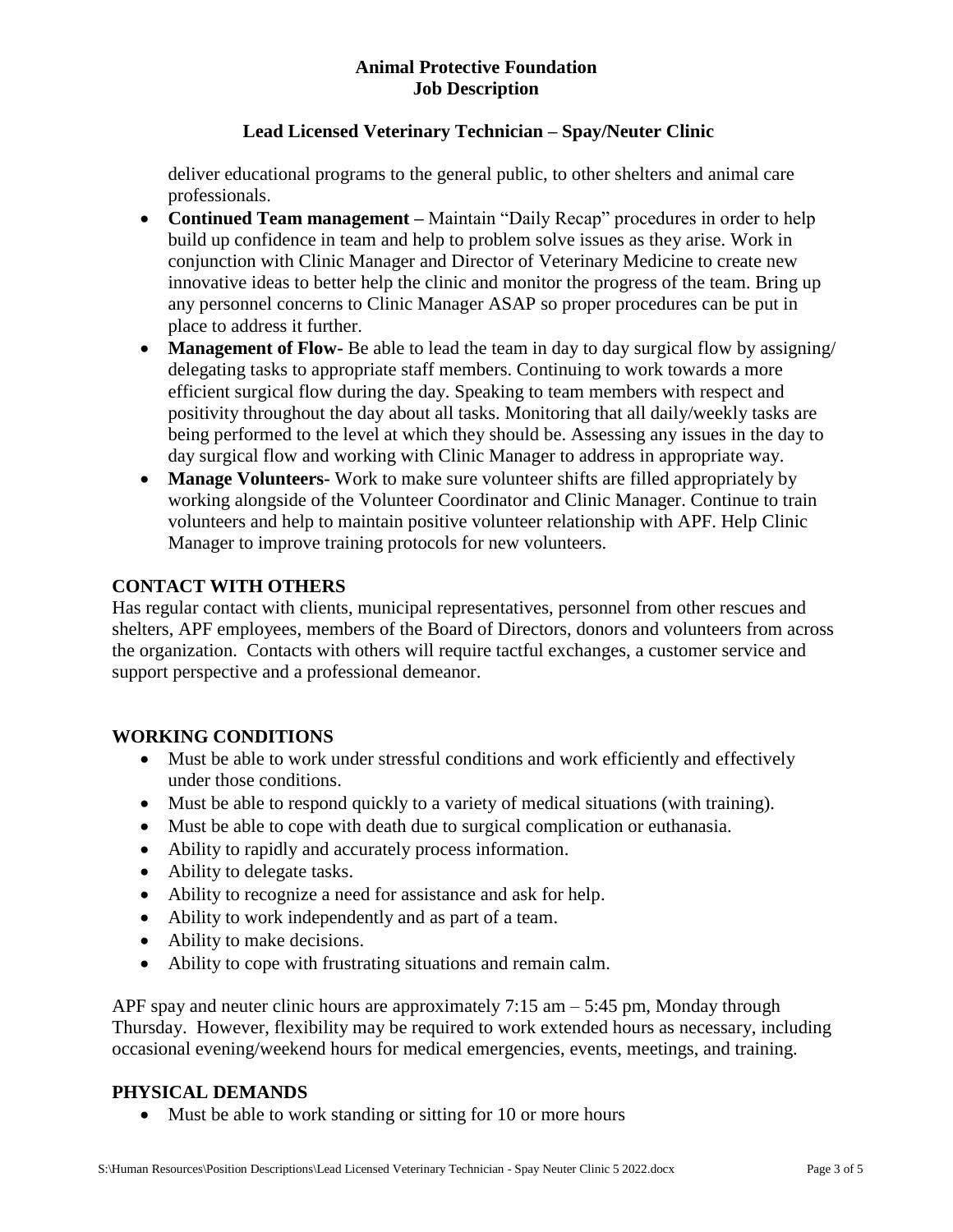# **Lead Licensed Veterinary Technician – Spay/Neuter Clinic**

- Must be able to lift and carry up to 50 pounds repeatedly throughout the day with help
- Must be able to bend and kneel repeatedly
- Must have good hearing, including ability to distinguish changes in pitch
- Must have reasonable degree of agility to move through tightly cramped areas in various situations
- Must have acceptable sense of touch and smell
- Must have good range of motion in joints especially wrist, knees, elbows
- Must have good range of motion in your back for twisting, etc.
- Must be able to work in potentially extreme environmental temperatures
- Must have acceptable sense of balance
- Must be able to work and reach on hands and knees
- Must be able to use a ladder and/or step stool
- Must possess excellent hand-eye coordination
- May be asked to move large oxygen tanks
- Must possess an acceptable degree of dexterity in hands and fingers
- Must have good vision, including peripheral vision, fine detail, distance, depth perception, and ability to focus

# **POTENTIAL AND PROLONGED EXPOSURES**

- Prolonged exposure to various aqueous solutions, including but not limited to, dish soap, chlorhexidine, and spectra soap
- Prolonged exposure to isopropanol, hydrogen peroxide
- Potential exposure to formalin solution
- Potential for prolonged exposure to isoflurane gas
- Potential for prolonged exposure to quaternary ammonium cleaners and bleach
- Potential exposure to pressurized steam
- Potential exposure to sharps including needles and surgical blades

# **REQUIREMENTS**

# **Education and Experience:**

Current registered veterinary technician, with a license to practice in New York is required. All New York State required continuing education credits must be completed. Two or more years of experience in a veterinary clinic, veterinary hospital, and/or shelter or control facility is necessary.

It is the expectation that the Lead Licensed Veterinary Technician will take advantage of outside continuing education programs to keep technical skills and medical knowledge current and at a high level of proficiency.